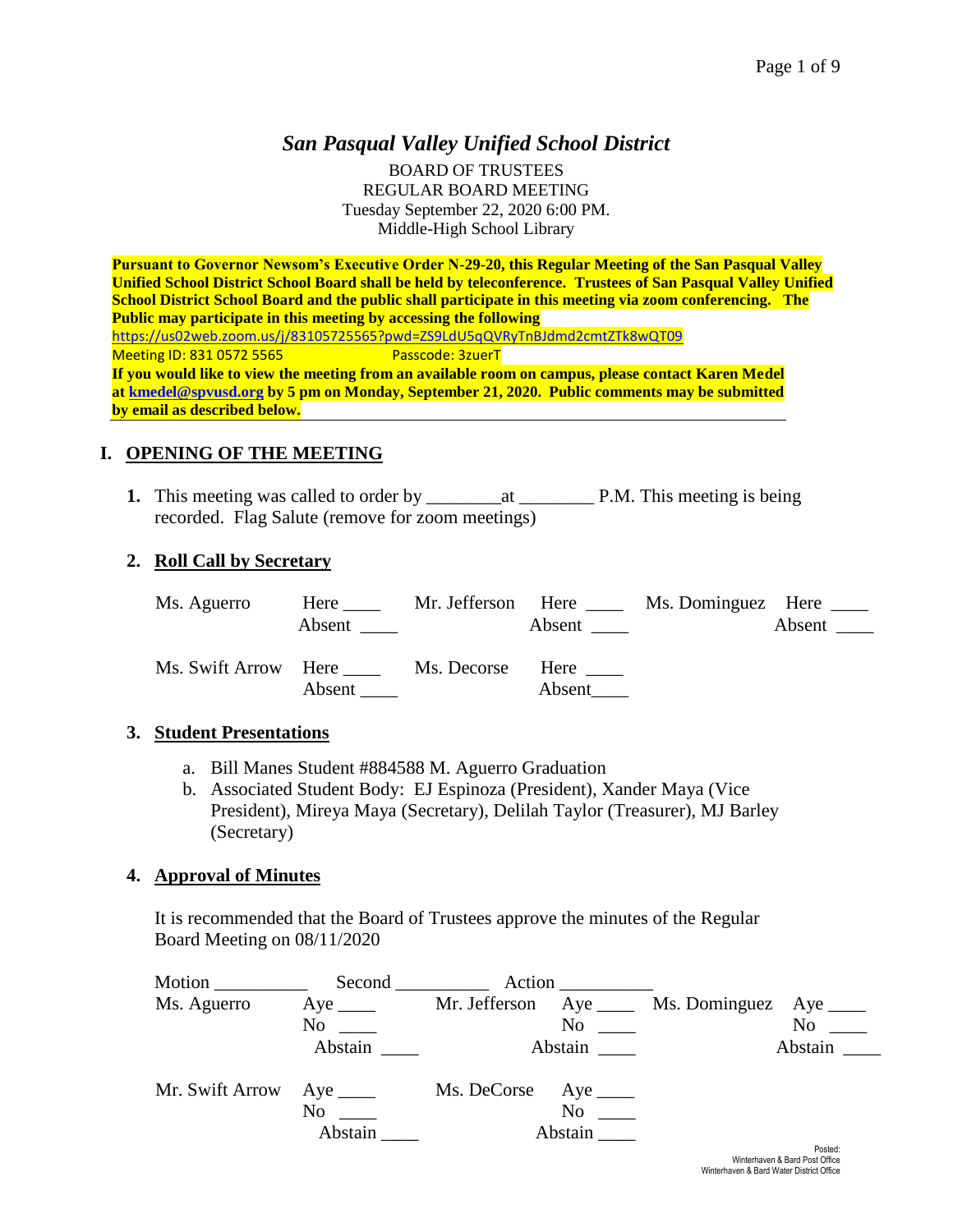It is recommended that the Board of Trustees approve the minutes of the Special Board Meeting on 09/15/2020

| Motion $\_\_$   |                     | Action                              |                         |
|-----------------|---------------------|-------------------------------------|-------------------------|
| Ms. Aguerro     | Aye $\_\_\_\_\_\_\$ | Mr. Jefferson $Aye$ <sub>____</sub> | Ms. Dominguez Aye _____ |
|                 | No                  | No                                  | No                      |
|                 | Abstain             | Abstain                             | Abstain $\qquad$        |
| Mr. Swift Arrow | Aye $\_\_\_\_\$     | Ms. DeCorse Aye ______              |                         |
|                 | N <sub>o</sub>      | N <sub>0</sub>                      |                         |
|                 | Abstain             | Abstain                             |                         |

### **5. Approval of Warrants**

Per EdCode 42631 and SPVUSD BP 3314, it is recommended that the Board of Trustees ratify the August warrants in the amount \$468,741.67

| Motion          |                                    | Second Action                                          |                                  |
|-----------------|------------------------------------|--------------------------------------------------------|----------------------------------|
| Ms. Aguerro     | Aye $\_\_\_\_\_\$<br>No<br>Abstain | Mr. Jefferson Aye _____ Ms. Dominguez<br>No<br>Abstain | Aye $\_\_\_\_\$<br>No<br>Abstain |
| Mr. Swift Arrow | Aye $\_\_\_\_\_\$<br>No<br>Abstain | Ms. DeCorse Aye ______<br>No<br>Abstain                |                                  |

#### **6. Public Comments**

**Persons who want to comment on topics not included on the agenda or comment on agendized topics are invited to submit comments via email to Executive Secretary, Karen Medel, at kmedel@spvusd.org on or before Monday, September 21 2020 at 5:00 pm. Please limit comments to 300 words or less. All comments submitted will be read aloud during the meeting. Please note, all email correspondence relating to this meeting will become part of the Board minutes. If your comment is related to a specific Agenda item, please identify the Agenda item in the subject of your email.**

Are there any public comments speakers who require translation?

\*Persons who have complaints against Board members or District staff are encouraged to seek resolution to those complaints by using the San Pasqual Valley Unified School District written complaint procedures before orally addressing them at a meeting. The Board will not respond to such complaints until the applicable complaint procedure (BP/AR 1312.1) has been followed and has reached the Board level. Where a complaint concerns a District employee identifiable by name, position, or other facts, the Board cannot respond until proper written notice has been given to the employee pursuant to Government Code Section 54957.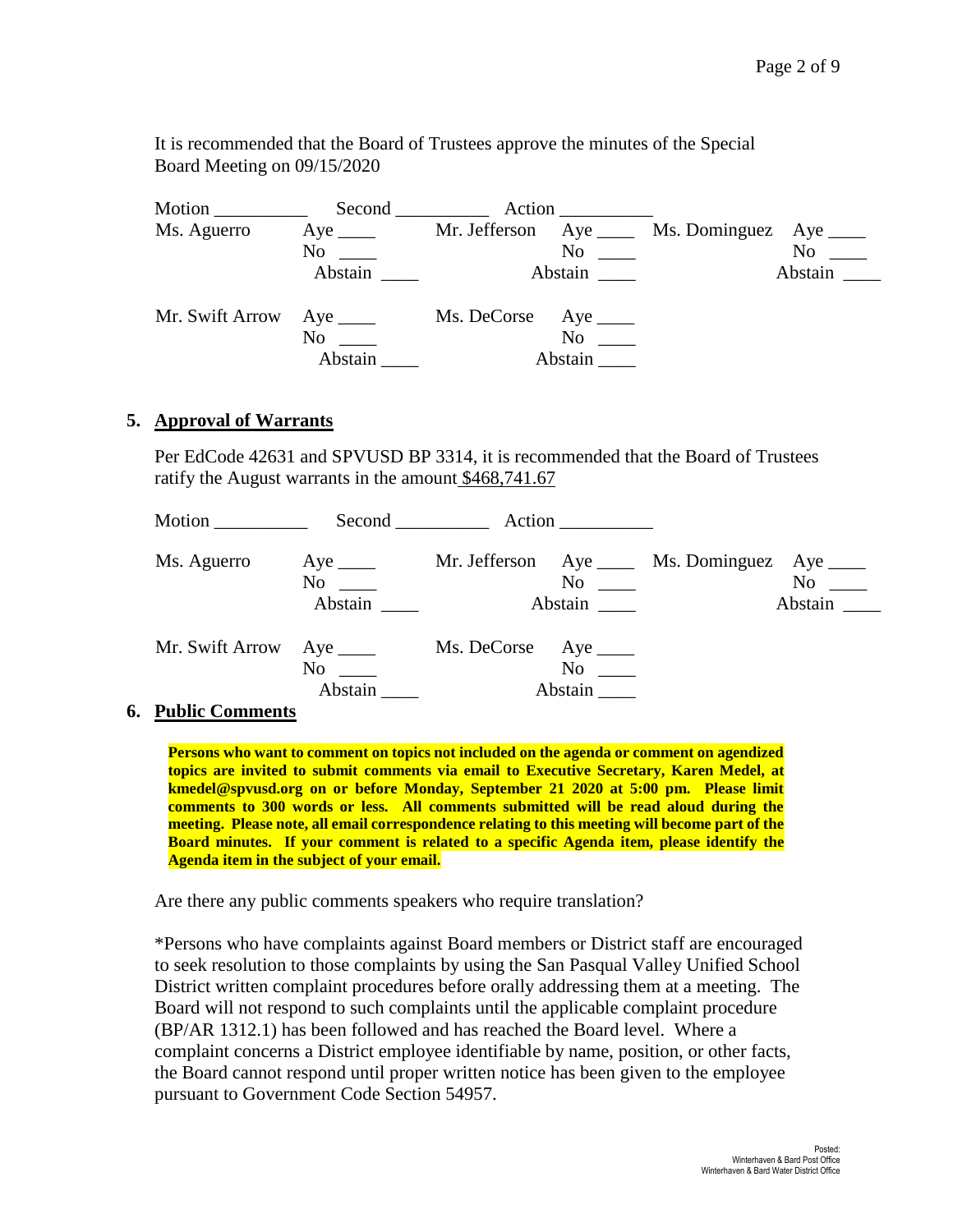Comments shall be limited to three minutes per person (six minutes if translation is required) and twenty minutes (forty minutes if translation is required) for all comments, per topic, unless the board president, subject to the approval of the Governing Board, sets different time limits

- **a.** Are there any members of the public to be heard on items not appearing on agenda that are within the jurisdiction of the District?
- **b.** Are there any members of the public to be heard on items appearing on the agenda?
- **c.** Are there any members of the public or parents/guardians of Indian children on equal participation in educational programs provided by the district? Title VII of The Elementary and Secondary Education Act as amended by the Every Student Succeeds Act or PL 114-95

# **PUBLIC HEARING: INSTRUCTIONAL MATERIALS FOR THE 2020-2021 SCHOOL YEAR, and adopt resolution, annual requirement**

Under *EC* Section 60119, the governing board of every local educational agency (LEA) that receives state instructional materials funds must hold an annual public hearing. At the public hearing the governing board must make a determination as to whether each pupil in each school has sufficient textbooks or instructional materials, or both, that are aligned to the content standards and are consistent with the content and cycles of the curriculum framework adopted by the State Board of Education in reading/language arts, mathematics, science, and history-social science.

## **MOTION TO OPEN PUBLIC HEARING**

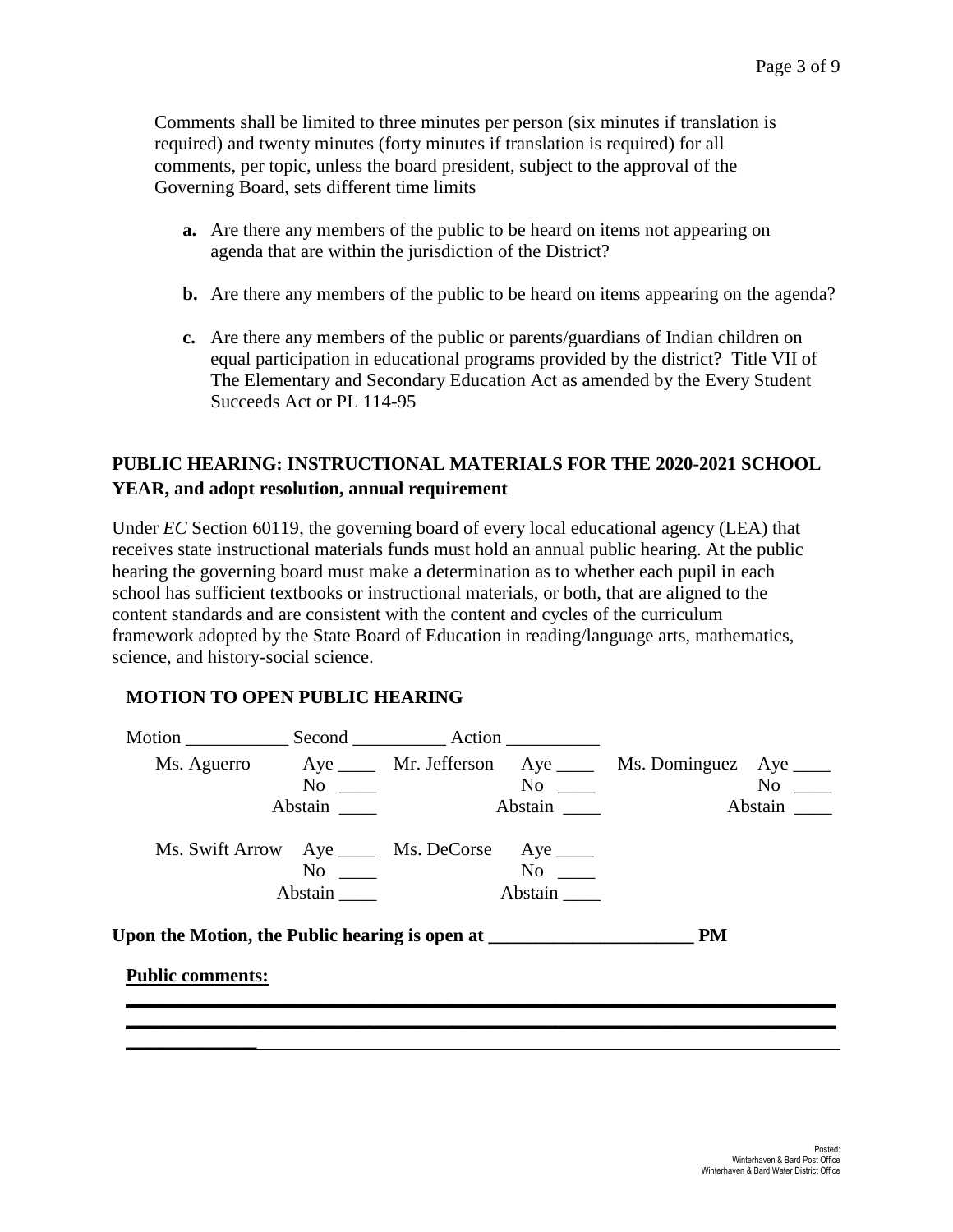### **MOTION TO DECLARE THE PUBLIC HEARING CLOSED**

| Motion                                                                             |         | Second Action                                  |            |                         |                |
|------------------------------------------------------------------------------------|---------|------------------------------------------------|------------|-------------------------|----------------|
|                                                                                    |         | Ms. Aguerro Aye _____ Mr. Jefferson Aye ____   |            | Ms. Dominguez Aye _____ |                |
|                                                                                    | No      |                                                | $No \ \_$  |                         | N <sub>0</sub> |
|                                                                                    | Abstain |                                                | Abstain __ |                         | Abstain        |
|                                                                                    |         | Ms. Swift Arrow Aye _____ Ms. DeCorse Aye ____ |            |                         |                |
|                                                                                    | No      |                                                | No         |                         |                |
|                                                                                    | Abstain |                                                | Abstain    |                         |                |
| Upon the Motion, the Public hearing is closed at ________________________________  |         |                                                |            | <b>PM</b>               |                |
| <b>Motion to Adopt Resolution Regarding Sufficiency of Instructional Materials</b> |         |                                                |            |                         |                |

# Motion \_\_\_\_\_\_\_\_\_\_ Second \_\_\_\_\_\_\_\_\_\_ Action \_\_\_\_\_\_\_\_\_\_ Ms. Aguerro Aye \_\_\_\_ Mr. Jefferson Aye \_\_\_\_ Ms. Dominguez Aye \_\_\_\_ No \_\_\_ No \_\_ No \_\_ No \_\_ No \_\_ Abstain \_\_\_\_ Abstain \_\_\_ Abstain \_\_\_ Abstain \_\_\_ Ms. Swift Arrow Aye \_\_\_\_ Ms. DeCorse Aye \_\_\_\_\_<br>No \_\_\_\_\_ Ms. DeCorse Aye \_\_\_\_\_ No \_\_\_\_\_<br>Abstain Abstain \_\_\_\_ Abstain \_\_\_\_

### **II. PRESENTATIONS**

## **III. CONSENT ITEMS**

- 1. Cell Phone Stipends for Specific District Positions
- 2. Memorandum of Understanding Between SPVUSD and ICOE Curriculum Department Professional Development Distance Learning
- 3. Ratification: DELAC/MPAC dates for 2020-2021
- 4. Ratification: High School Class Advisors 2020-2021 School Year
- 5. Ratification: Memorandum of Agreement between Fort Yuma Quechan Tribal Council and San Pasqual Valley Unified School District (SPVUSD) for Native Youth Community Project (NYCP) Grant Extension
- 6. Consultant Contract Yuma Speech Therapy
- 7. 2020-2021 San Pasqual Valley Adult Education Handbook

| Motion          | $Second$ <sub>_____________</sub>       | Action __________      |               |                                               |                   |
|-----------------|-----------------------------------------|------------------------|---------------|-----------------------------------------------|-------------------|
| Ms. Aguerro     | Aye $\_\_$<br>N <sub>0</sub><br>Abstain |                        | No<br>Abstain | Mr. Jefferson Aye ____ Ms. Dominguez Aye ____ | No not<br>Abstain |
| Mr. Swift Arrow | No<br>Abstain                           | Ms. DeCorse Aye ______ | No<br>Abstain |                                               |                   |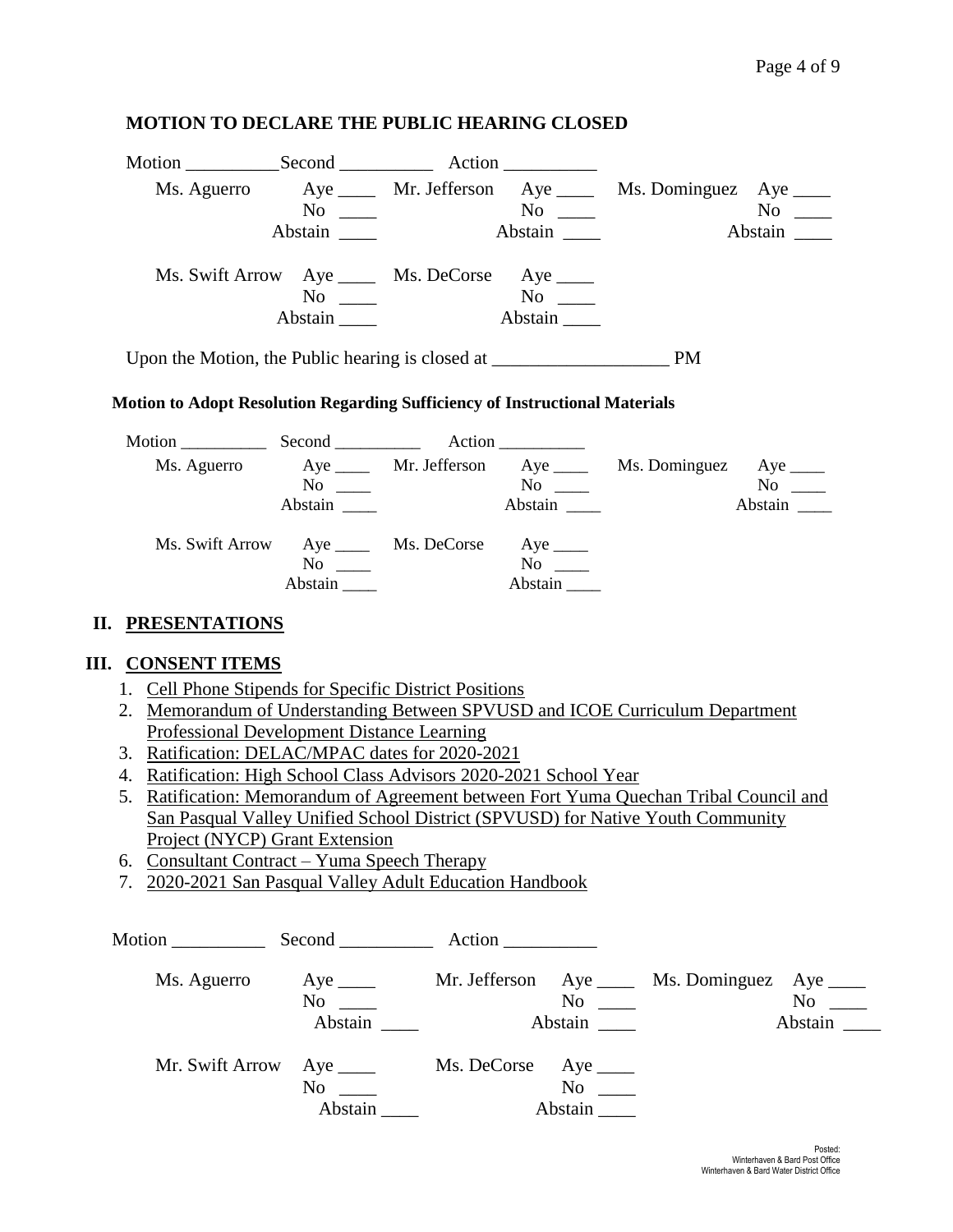## **IV. MONTHLY REPORTS**

- 1. San Pasqual Teachers Association (SPTA) Ms. Jennifer Wallace
- 2. California School Employees Association (CSEA) Ms. Airam Hernandez
- 3. Special Education Dr. Thien Hoang
- 4. Elementary School Mr. Ruben Gonzalez
- 5. Middle School Ms. Mary Kay Monson
- 6. High School/Alternative Education Mr. Juan Morales
- 7. Technology Mr. Jesse Moe
- 8. Transportation Mr. Jimmy Evaro
- 9. Operations and Facilities Management Mr. Jorge Munoz
- 10. Business Services Ms. Kish Curtis
- 11. Superintendent Ms. Rauna Fox
	- a. LCAP update
- 12. School Board

# **V. UNFINISHED BUSINESS**

## **VI. INFORMATION ITEMS**

- 1. The Superintendent accepted a letter of retirement from a Classified Member
- 2. Northern Arizona University Student Placement Agreement
- 3. Fourth Quarterly Report 2019-2020 Academic Year ICOE

## **VII. NEW BUSINESS**

1. Approve the Learning Continuity and Attendance Plan, Presented at Public Hearing on 09.15.20

| Ms. Aguerro |                                 |                                                |                         | Aye _____ Mr. Jefferson Aye ____ Ms. Dominguez Aye ____ |                |
|-------------|---------------------------------|------------------------------------------------|-------------------------|---------------------------------------------------------|----------------|
|             | No.<br>$\overline{\phantom{a}}$ |                                                | $\mathrm{No} \ \_\_\_\$ |                                                         | N <sub>0</sub> |
|             | Abstain                         |                                                | Abstain                 |                                                         | Abstain        |
|             |                                 |                                                |                         |                                                         |                |
|             |                                 | Ms. Swift Arrow Aye _____ Ms. DeCorse Aye ____ |                         |                                                         |                |
|             | No                              |                                                | No                      |                                                         |                |
|             | Abstain                         |                                                | Abstain                 |                                                         |                |

2. Correction: Superintendent Salary 2021/2022 from \$180,985 to \$180,809

| Ms. Aguerro |         |                                                |                      | Aye ______ Mr. Jefferson Aye _____ Ms. Dominguez Aye _____ |                |
|-------------|---------|------------------------------------------------|----------------------|------------------------------------------------------------|----------------|
|             | No      |                                                | $\mathrm{No}$ $\_\_$ |                                                            | N <sub>0</sub> |
|             | Abstain |                                                | Abstain              |                                                            | Abstain        |
|             |         | Ms. Swift Arrow Aye _____ Ms. DeCorse Aye ____ |                      |                                                            |                |
|             | No      |                                                | $No \t —$            |                                                            |                |
|             |         |                                                | Abstain              |                                                            |                |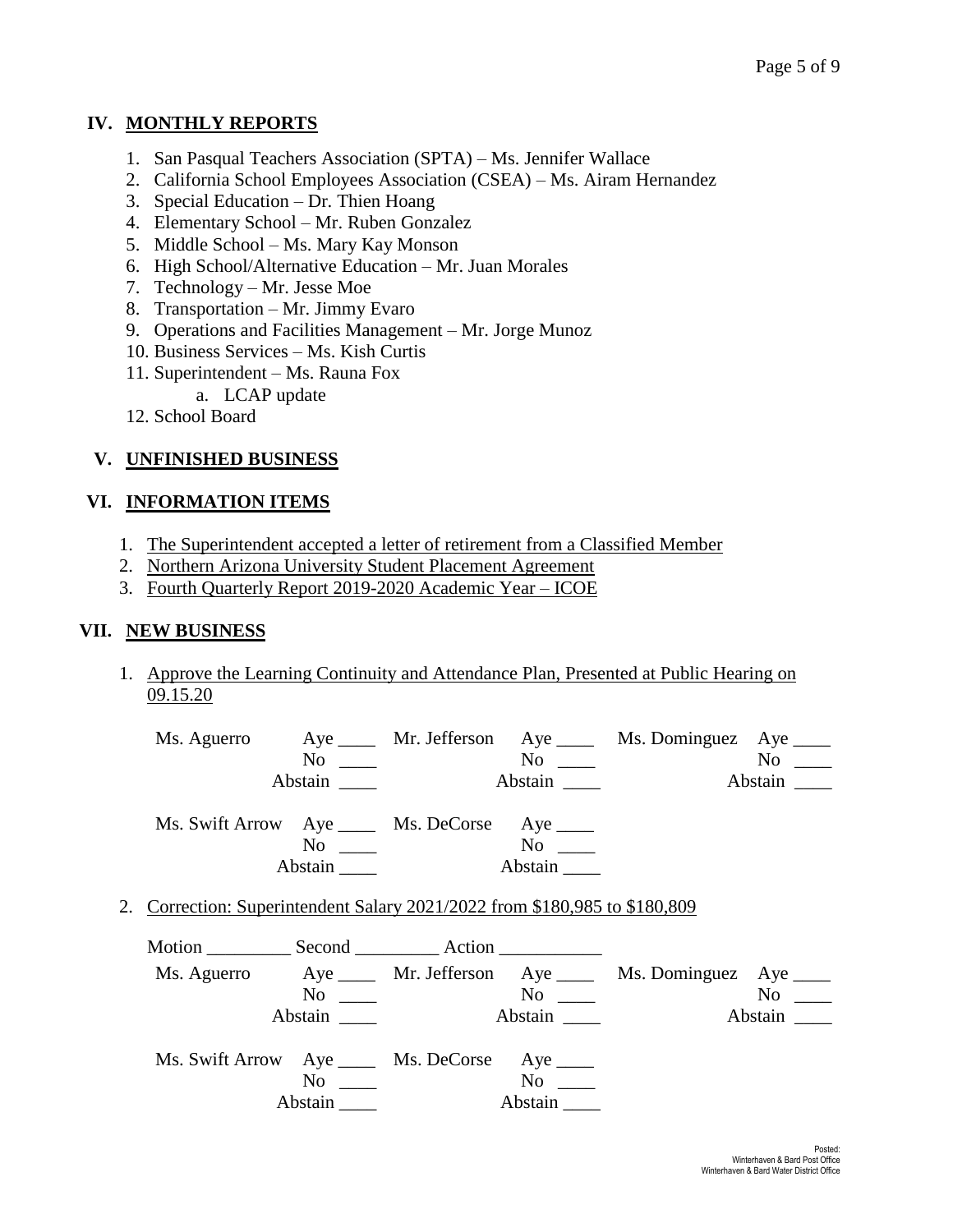|                                                                                  |                                                                     |                                            |           | Ms. Aguerro Aye _____ Mr. Jefferson Aye ____ Ms. Dominguez Aye ____                        |
|----------------------------------------------------------------------------------|---------------------------------------------------------------------|--------------------------------------------|-----------|--------------------------------------------------------------------------------------------|
|                                                                                  | $No \_$                                                             |                                            |           | $No \ \_$                                                                                  |
|                                                                                  | Abstain ______                                                      |                                            | Abstain   | Abstain                                                                                    |
|                                                                                  | Ms. Swift Arrow Aye _____ Ms. DeCorse Aye ____                      |                                            |           |                                                                                            |
|                                                                                  |                                                                     | No<br>Stain No<br>Abstain No<br>Abstain No |           |                                                                                            |
|                                                                                  | Abstain                                                             |                                            |           |                                                                                            |
|                                                                                  |                                                                     |                                            |           | 4. Board Member Compensation for Members Absent During Board Meetings in September         |
|                                                                                  | (Special Board Meeting 9/15/2020 and Regular Board Meeting 9/22/20) |                                            |           |                                                                                            |
|                                                                                  |                                                                     |                                            |           |                                                                                            |
|                                                                                  |                                                                     |                                            |           | Ms. Aguerro Aye ____ Mr. Jefferson Aye ____ Ms. Dominguez Aye ____                         |
|                                                                                  | $No \ \_$<br>Abstain _______                                        |                                            | Abstain   | $No \ \_$<br>Abstain                                                                       |
|                                                                                  |                                                                     |                                            |           |                                                                                            |
|                                                                                  | Ms. Swift Arrow Aye _____ Ms. DeCorse Aye ____                      |                                            |           |                                                                                            |
|                                                                                  | $No \_$                                                             |                                            |           |                                                                                            |
|                                                                                  | Abstain _______                                                     |                                            | Abstain   |                                                                                            |
| VIII. BOARD COMMENTS                                                             |                                                                     |                                            |           |                                                                                            |
| IX. ITEMS FOR FUTURE AGENDA                                                      |                                                                     |                                            |           |                                                                                            |
|                                                                                  |                                                                     |                                            |           |                                                                                            |
| 2. $\qquad \qquad$                                                               |                                                                     | 4.                                         |           |                                                                                            |
| X. CLOSED SESSION                                                                |                                                                     |                                            |           |                                                                                            |
| Motion ________________ Second ________________ Action _________________________ |                                                                     |                                            |           |                                                                                            |
| Ms. Aguerro                                                                      |                                                                     |                                            |           |                                                                                            |
|                                                                                  | $No \ \_$                                                           |                                            |           | Time: ________P.M.<br>Aye _____ Mr. Jefferson Aye ____ Ms. Dominguez Aye ____<br>$No \ \_$ |
|                                                                                  |                                                                     |                                            | Abstain   | Abstain                                                                                    |
|                                                                                  |                                                                     |                                            |           |                                                                                            |
|                                                                                  | Ms. Swift Arrow Aye _____ Ms. DeCorse Aye ____<br>$No \ \_$         |                                            | $No \ \_$ |                                                                                            |

1. CONFERENCE WITH LABOR NEGOTIATOR (Superintendent) – Pursuant to Government Code 54957.6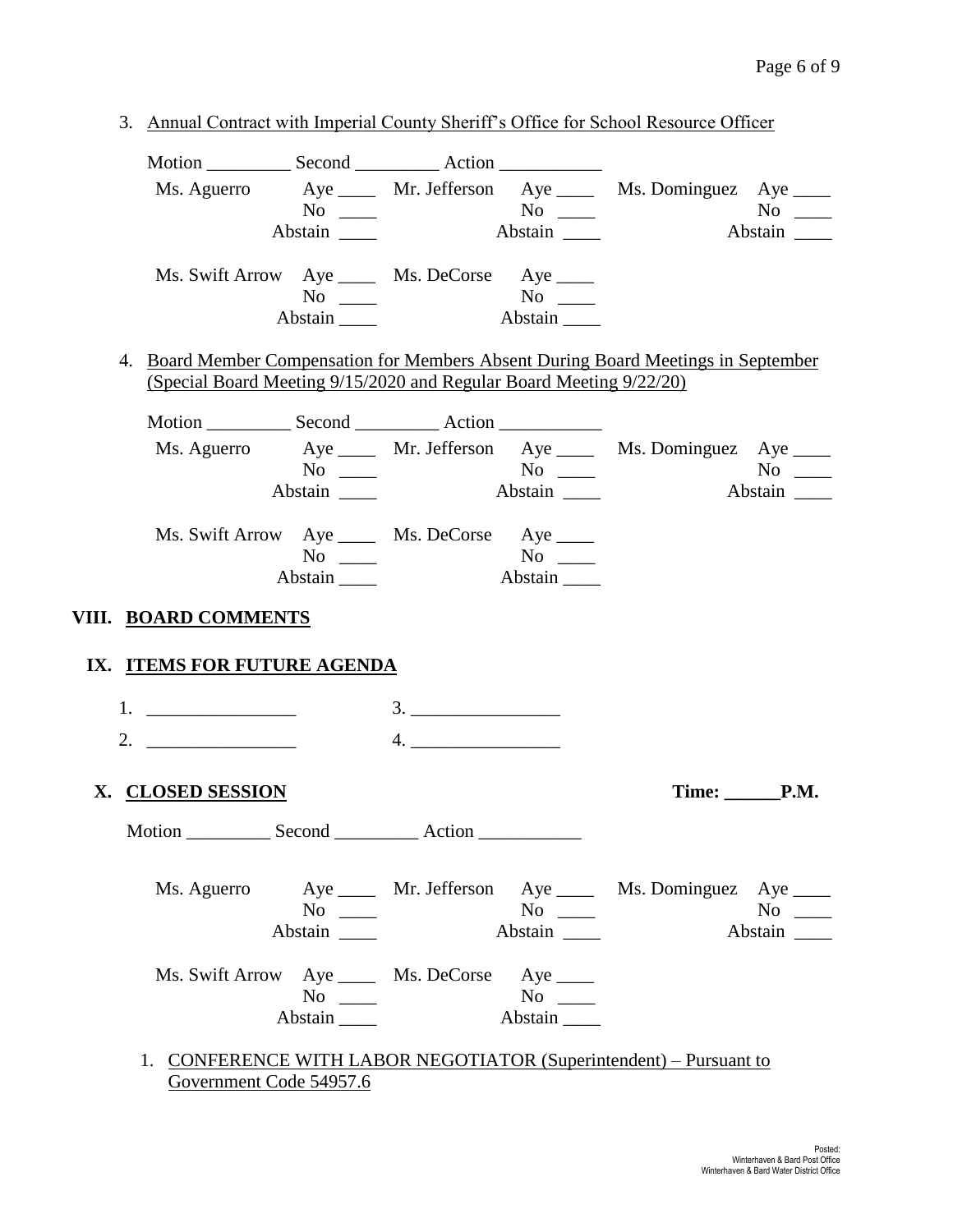# 2. PERSONNEL MATTERS – Pursuant to Government Code 54957

| a. Maintenance Worker                                              |                              |
|--------------------------------------------------------------------|------------------------------|
| Discussion $1st$                                                   |                              |
| Discussion $2nd$                                                   |                              |
|                                                                    |                              |
| b. Paraprofessional, Grant Funded                                  |                              |
| Discussion $1st$                                                   |                              |
| Discussion $2nd$                                                   |                              |
|                                                                    |                              |
| c. Paraprofessional, Grant Funded                                  |                              |
| Discussion 1 <sup>st</sup>                                         |                              |
| Discussion $2nd$                                                   |                              |
|                                                                    |                              |
| d. Science Teacher                                                 |                              |
| Discussion 1 <sup>st</sup>                                         |                              |
| Discussion $2nd$                                                   |                              |
|                                                                    |                              |
|                                                                    |                              |
| XI. RECONVENE                                                      | Time: $\_\_\_\_\_\_\_\$ P.M. |
|                                                                    |                              |
|                                                                    |                              |
|                                                                    |                              |
| Ms. Aguerro Aye ____ Mr. Jefferson Aye ____ Ms. Dominguez Aye ____ |                              |
| $No \ \_$                                                          |                              |
| Abstain<br>Abstain                                                 |                              |
|                                                                    | Abstain                      |
|                                                                    |                              |
| Ms. Swift Arrow Aye _____ Ms. DeCorse Aye ____                     |                              |
| $No \ \_$<br>$No \t —$                                             |                              |
| Abstain<br>Abstain                                                 |                              |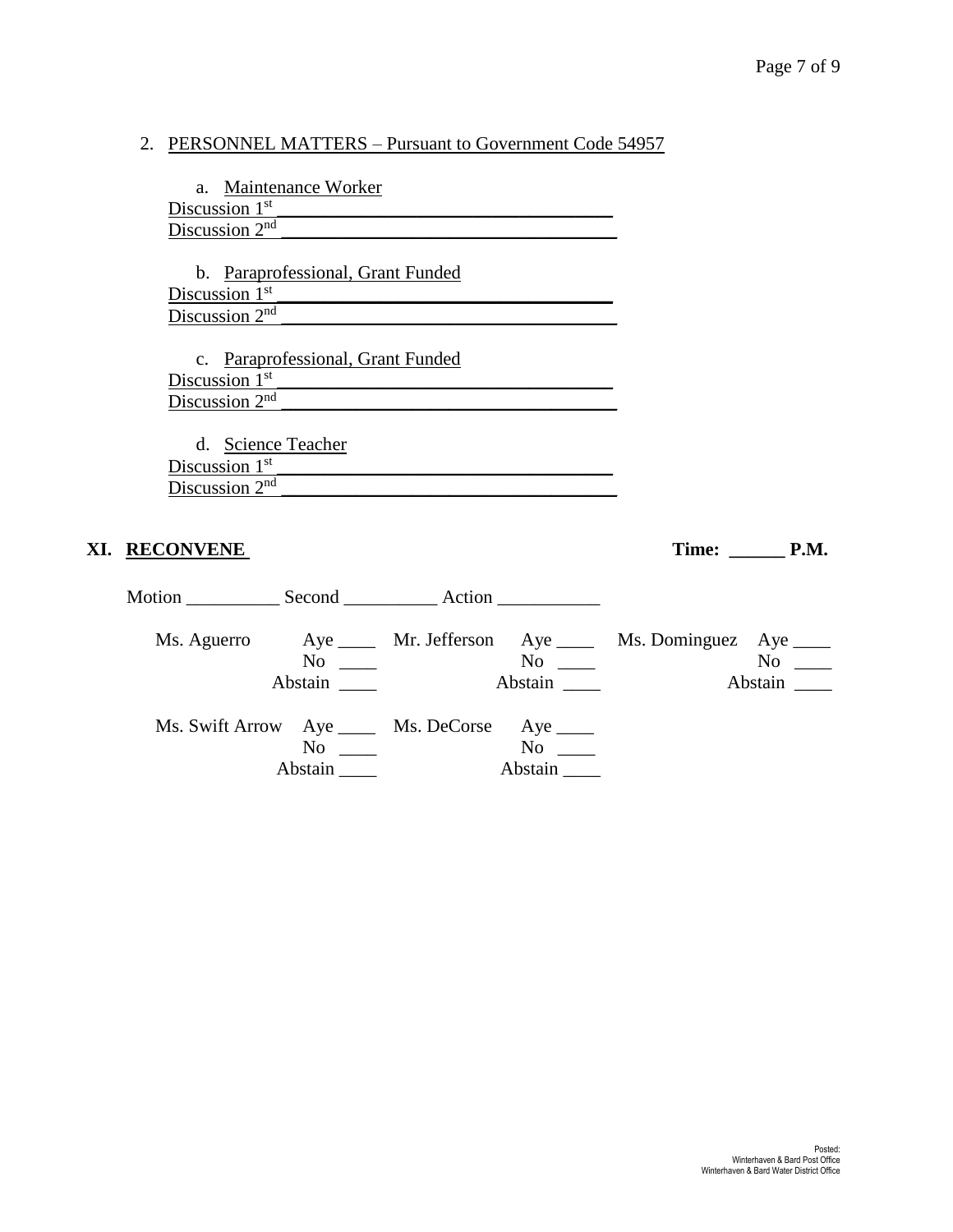### 1. PERSONNEL MATTERS – Pursuant to Government Code 54957

#### a. Maintenance Worker

Motion Second Action Ms. Aguerro Aye \_\_\_\_ Mr. Jefferson Aye \_\_\_\_ Ms. Dominguez Aye \_\_\_\_ No \_\_\_ No \_\_ No \_\_ No \_\_ No \_\_ Abstain \_\_\_\_ Abstain \_\_\_ Abstain \_\_\_ Abstain \_\_\_ Ms. Swift Arrow Aye \_\_\_\_ Ms. DeCorse Aye \_\_\_\_ No \_\_\_ No \_\_ Abstain **Abstain** Abstain **Abstain** b. Paraprofessional, Grant Funded Motion Second Action Ms. Aguerro Aye \_\_\_\_ Mr. Jefferson Aye \_\_\_\_ Ms. Dominguez Aye \_\_\_\_ No \_\_\_ No \_\_\_ No \_\_\_ No \_\_\_ Abstain \_\_\_\_ Abstain \_\_\_ Abstain \_\_\_ Abstain \_\_\_ Ms. Swift Arrow Aye \_\_\_\_ Ms. DeCorse Aye \_\_\_\_ No \_\_\_ No \_\_ Abstain \_\_\_\_\_ Abstain \_\_\_\_ c. Paraprofessional, Grant Funded Motion \_\_\_\_\_\_\_\_\_\_\_\_ Second \_\_\_\_\_\_\_\_\_\_\_\_\_ Action \_\_\_\_\_\_\_\_\_\_\_\_\_\_\_\_\_\_\_\_\_\_\_\_\_\_\_\_\_\_\_\_ Ms. Aguerro Aye \_\_\_\_ Mr. Jefferson Aye \_\_\_\_ Ms. Dominguez Aye \_\_\_\_ No \_\_\_ No \_\_ No \_\_ No \_\_ No \_\_ Abstain \_\_\_\_ Abstain \_\_\_ Abstain \_\_\_ Abstain \_\_\_ Ms. Swift Arrow Aye \_\_\_\_ Ms. DeCorse Aye \_\_\_\_ No \_\_\_\_ No \_\_\_\_ Abstain \_\_\_\_ Abstain \_\_\_\_ d. Science Teacher Motion Second Action Ms. Aguerro Aye \_\_\_\_ Mr. Jefferson Aye \_\_\_\_ Ms. Dominguez Aye \_\_\_\_ No \_\_\_ No \_\_ No \_\_ No \_\_ No \_\_ Abstain \_\_\_\_ Abstain \_\_\_ Abstain \_\_\_ Abstain \_\_\_ Ms. Swift Arrow Aye \_\_\_\_ Ms. DeCorse Aye \_\_\_\_ No \_\_\_\_ No \_\_\_ Abstain \_\_\_\_ Abstain \_\_\_\_